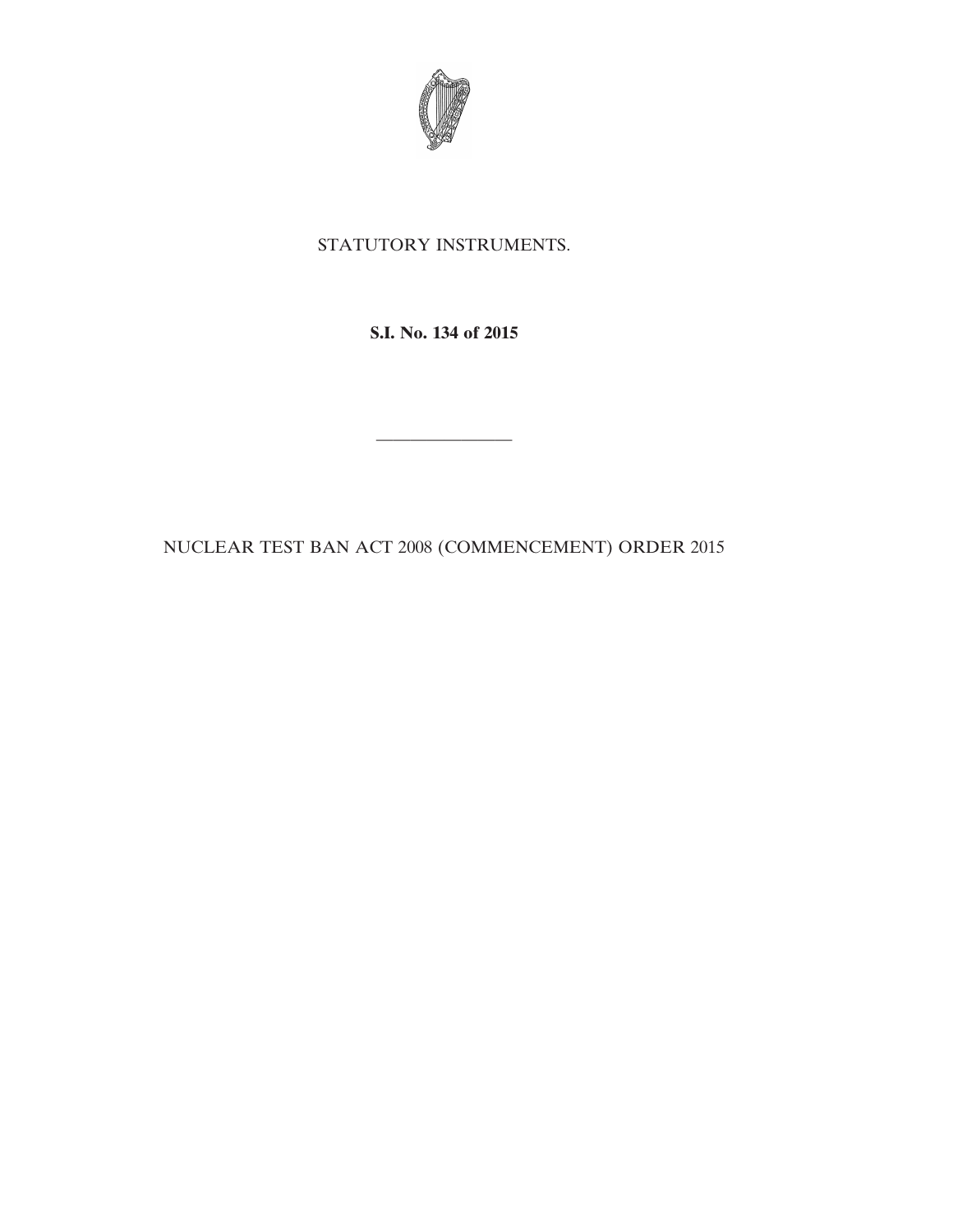## NUCLEAR TEST BAN ACT 2008 (COMMENCEMENT) ORDER 2015

I, ALAN KELLY, Minister for the Environment, Community and Local Government, in exercise of the powers conferred on me by section 17(2) of the Nuclear Test Ban Act 2008 (No. 16 of 2008) (as adapted by the Environment, Heritage and Local Government (Alteration of Name of Department and Title of Minister) Order 2011 (S.I. No. 193 of 2011)), hereby order as follows:

1. This Order may be cited as the Nuclear Test Ban Act 2008 (Commencement) Order 2015.

2. The day appointed as the day on which the Nuclear Test Ban Act 2008 (No. 16 of 2008) comes into operation is the 2nd day of April 2015.



GIVEN under my Official Seal, 30 March 2015.

## ALAN KELLY,

Minister for the Environment, Community and Local Government.

*Notice of the making of this Statutory Instrument was published in "Iris Oifigiúil" of* 21*st April*, 2015.